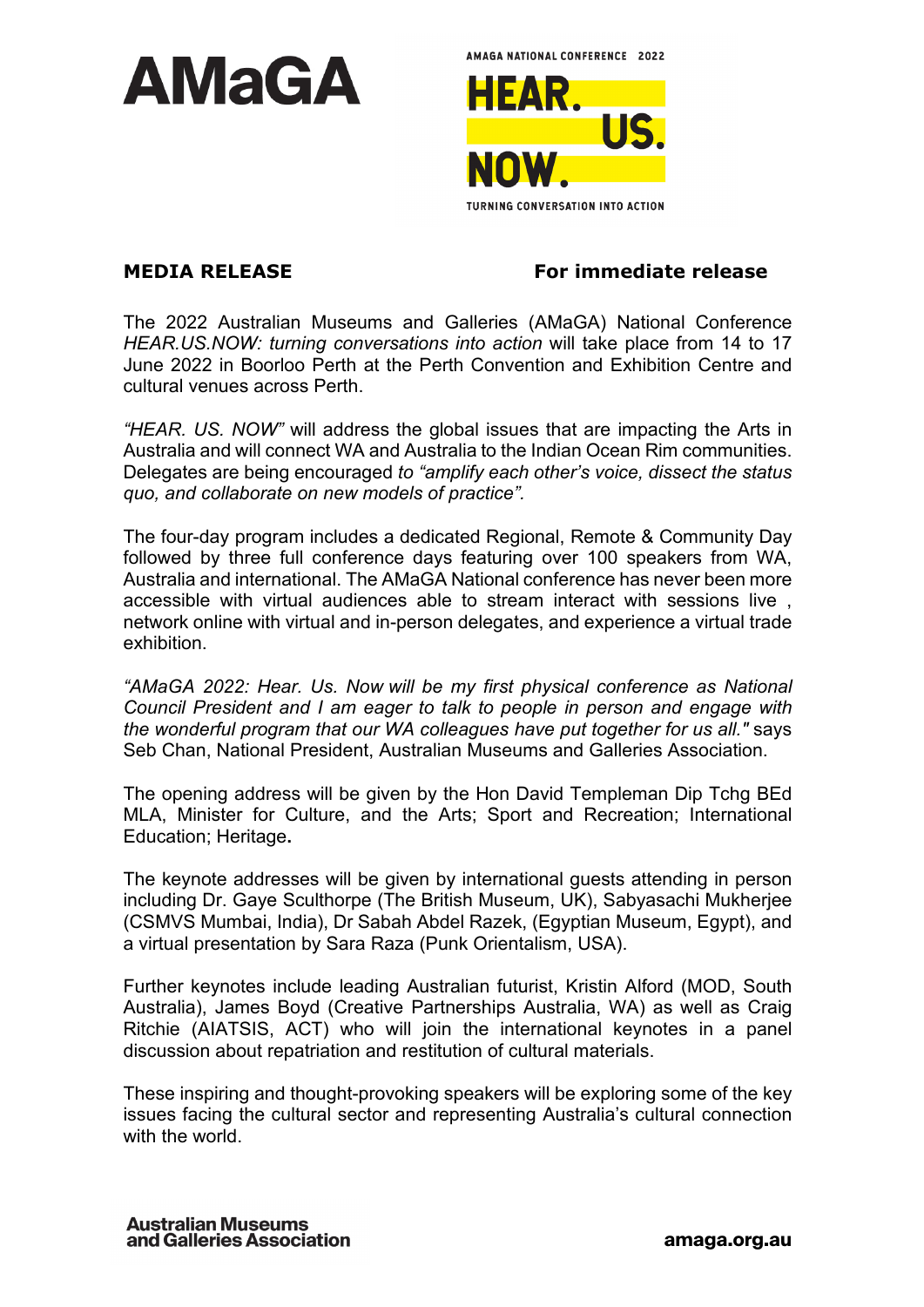*"We're overwhelmed by the response to the program and cannot wait to welcome our peers back to WA,* says Christen Bell, Chair of the AMaGA 2022 Conference Organising Committee. *"It's a once-in-a-decade opportunity to highlight WA's unique venues and projects. Delegates will be welcomed at the AGWA Rooftop, enjoy dinner under Otto the Whale at Boola Bardip, visit cultural icons Fremantle Prison and Goolugatup Heathcote Cultural Precinct, and finish our week being hosted by WA Glambassador, Famous Sharron, at the MAGNA and MAPDA Awards Breakfast."* 

Delegates will engage with critical issues that intersect and impact the arts including social inclusivity, digitisation, climate change, philanthropy, the role of cultural institutions in times of crisis, community engagement, storytelling and cultural safety.

The AMaGA 2022 conference is focussed on elevating diverse voices to chart a new direction for Australia's cultural institutions at a time of disruption and change globally.

[>View Conference Program](https://conlog.eventsair.com/amaga-2022/program) 

[> Visit AMaGA 2022 Conference website](https://conlog.eventsair.com/amaga-2022/) 

Details on keynote speakers below. Images and interviews with speakers available upon request.

## **For all media enquiries and media passes please contact:**

**Name Natalie Evans, Program Chair and Executive Director, AMaGA WA 0474 853 709 [natalie.evans@amaga.org.au](mailto:natalie.evans@amaga.org.au)** 

**Lana Epshteyn, Communications Manager, AMaGA Victoria 0407 321 338 [lepshteyn@amagavic.org.au](mailto:lepshteyn@amagavic.org.au)** 

AMaGA 2022 is proudly supported by our Destination Partner, Business Events Perth, and Industry Partner, Perth Convention and Exhibition Centre.

AMaGA 2022 would like to thank all of our sponsors and exhibitors for their generous support.

[>View our sponsor and supporters](https://conlog.eventsair.com/amaga-2022/sponsors-and-exhibitors) 

-ends-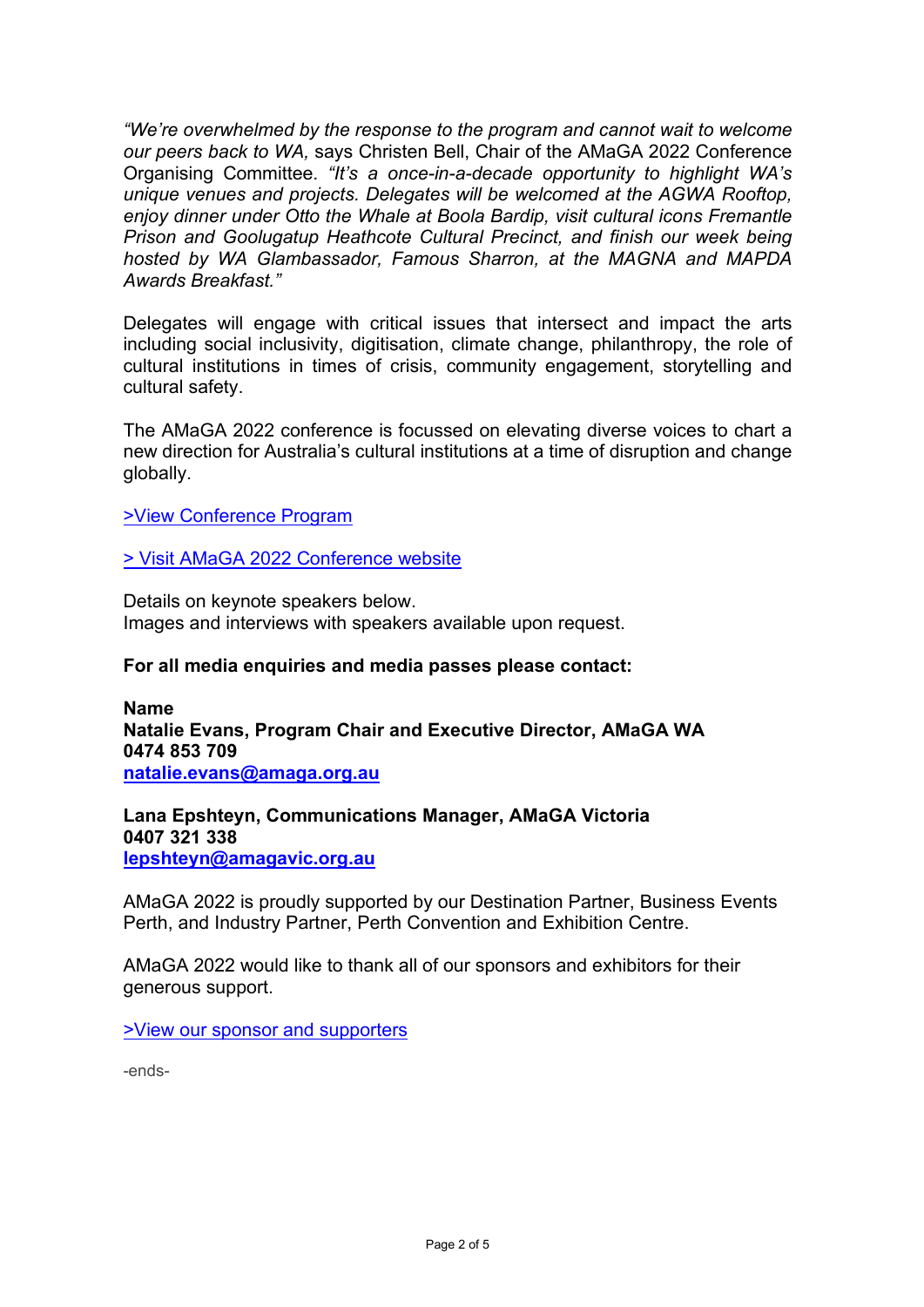## **KEYNOTE SPEAKER BIOS**

**Dr Gaye Sculthorpe** is a Palawa woman from Tasmania and has been **Curator and Head of Oceania at The British Museum** since 2013. Before moving to London, Gaye worked in numerous curatorial positions in Australia, as well as being a Member of the National Native Title Tribunal. In 2015 she curated the exhibition 'Indigenous Australia: enduring civilisation' at the British Museum, after the idea originated from work done as part of a research project funded by the Australian Research Council, amongst others. She has been engaged in several other ARC projects working with Aboriginal communities and university colleagues. These recent and ongoing projects focus on uncovering and making known historic collections of Aboriginal cultural material in the United Kingdom and Ireland.

**Sabyasachi Mukherjee is Director General of Chhatrapati Shivaji Maharaj Vastu Sangrahalaya (CSMVS Museum), Mumbai**, and under his leadership the CSMVS has undergone extensive modernisation. This included the refurbishment of the museum's main building and the establishment of a conservation centre, a new Children's Museum, an institutional archive, new galleries, and educational initiatives. In 2015 the CSMVS launched The Museum on Wheels, a pioneering programme dedicated to museum outreach programmes.

Sabyasachi is also the Director of the Postgraduate (Diploma) Programme in Museology and Art Conservation at CSMVS Institute, University of Mumbai. 

**Dr Sabah Abdel Razek**, **General Director, Egyptian Museum, Cairo** has more than thirty years' experience in museums and has been the General Director of the Egyptian Museum in Cairo since September 2016. Originally from the city of Aswan, Sabah graduated with a BA in history from Cairo University, Faculty of Arts in 1985, and has earned graduate diplomas in Egyptology and Museology, also from Cairo University.

She joined the Supreme Council of Antiquities in 1986 and since 1995 has been working at the Egyptian Museum in Cairo. During this time, she has worked in various departments and continued her training and has also represented the Egyptian Museum and the Ministry of Antiquities on many occasions at events and conferences in Egypt and abroad.

Among her many achievements, she was part of the team that initiated and constructed the current museum database system.

During recent years Sabah has taken on wider duties and committees in the Ministry of Tourism and Antiquities, including, The Permanent Committee for Egyptian and Greco-Roman Antiquities, and the Museums Scenario's Committee.

**Sara Raza** is an award winning international **contemporary art curator and writer.** She is a specialist in contemporary global curatorial knowledge and 21st century museum collecting practices. Based in New York City, Sarah founded the global visual cultures curatorial studio Punk Orientalism, where she works on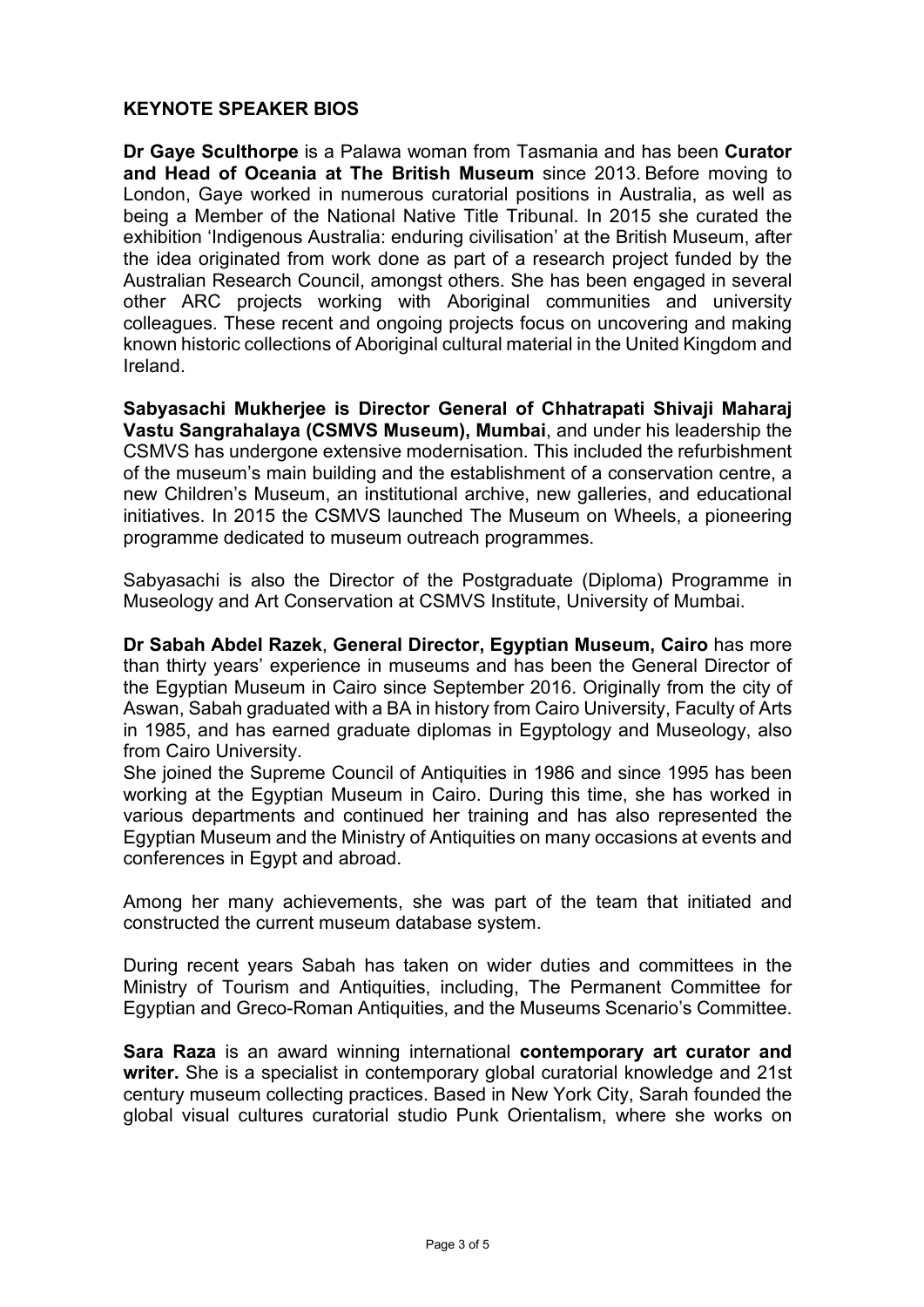exhibitions, education and publications in central Asia, Europe, the Middle East and North Africa.

In 2021 Sara was selected to design and direct the Masters in Museum Studies in Central Asia by the Art and Culture Development Foundation under the Ministry of Culture of Uzbekistan.

**Dr Kristin Alford** is a globally recognised futurist and the inaugural Director of future-focused museum MOD. at the University of South Australia. Kristin set the vision for MOD. and now leads a team of science communicators and designers developing immersive experiences that showcase research and innovation to young adults. Exhibitions have received awards from the Asia-Pacific Network of Science Centres, The Design Institute of Australia and the Australian Museums and Galleries Association.

She is also the President of the Australia Science and Technology Engagement Network (ASTEN).

When **James Boyd, State Manager WA, Creative Partnerships Australia** was appointed Executive Manager Development of the West Australian Symphony Orchestra in 2004 he headed to the Pittsburg Symphony Orchestra to learn how to raise philanthropic support US style. On his return, he replicated the US model and success followed. Since then, James has worked for the Commonwealth Government's Australia Council for the Arts and Creative Partnerships Australia across the arts, philanthropy and business to encourage innovative cross-sector engagement through strategic partnerships, sponsorship and philanthropy. He has coached over 250 arts companies on strategic sustainability and fundraising.

James is the National Convenor of Collective Giving Australia, an organisation championing collaborative philanthropy. He co-founded Impact100 in 2012 and has since helped Impact100 groups form in several other Australian states. In 2017, he led the research *Collective Giving and its Role in Australian Philanthropy*  to inform the Prime Minister's Community Business Partnership. In 2021, in response to the challenges faced during COVID, he co-founded Arts Impact WA first large collective giving initiative supporting the arts.

Currently he is a 2020 Churchill Fellow with research looking at *new global responses offering arts companies alternatives to ethical private funding dilemmas.* He will visit the UK & USA later in 2022 and bring insights back to Australia to inform this growing challenge.

**Craig Ritchie** is an Aboriginal man of the Dhunghutti and Biripi nations and is the **CEO at the Australian Institute of Aboriginal and Torres Strait Islander Studies (AIATSIS)**. Craig joined AIATSIS as Deputy CEO in April 2016, and formally appointed CEO in May 2017. Prior to this Craig has worked in other senior roles within the APS leading Aboriginal & Torres Strait Islander higher education, higher education access & participation for people from low-SE backgrounds, and international student mobility. He was founding Director, Aboriginal and Torres Strait Islander Health in ACT Government. Craig has extensive experience in the